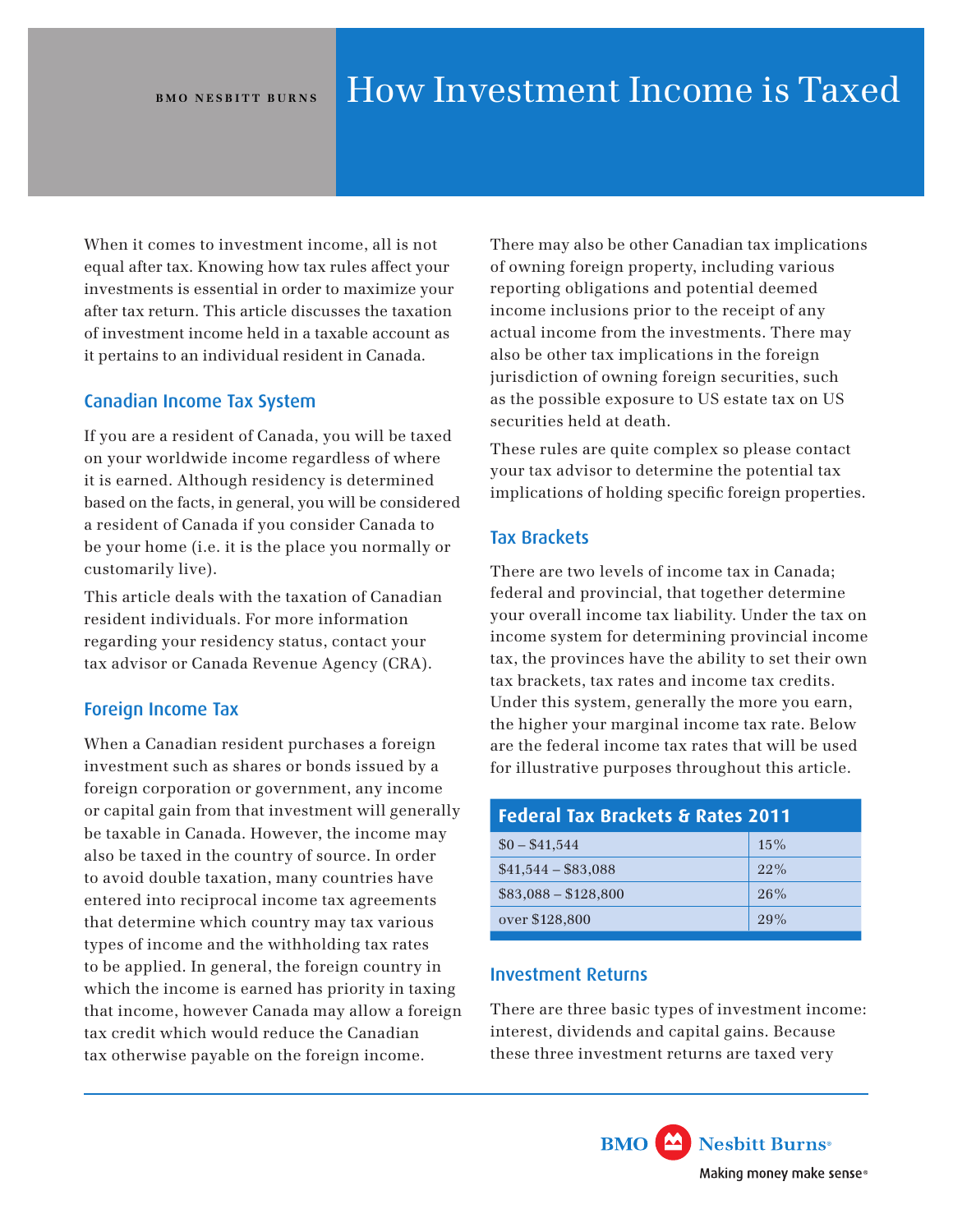differently, it's the after-tax earnings that should be compared. However, all investments have their own level of risk and return that should be taken into consideration when structuring your portfolio.

#### Interest Income

Investments such as Canada Savings Bonds, GIC's, T-bills or strip bonds, pay interest income which is taxed at your marginal tax rate without any preferential tax treatment. For individuals, interest must be reported on your tax return in the year you receive it and at least annually on the anniversary day of the investment.

For example, if you purchased a five year compounding GIC on its February 1, 2010 issue date, you must report interest earned from February 1, 2010 to January 31, 2011 on your 2011 income tax return even though you have not yet received the income payment. This can cause cash flow problems if a majority of your portfolio is invested in long-term compound interest investments.

For investments acquired before 1990, accrued interest must generally be reported on each third anniversary.

# **Tip**

Consider holding interest bearing investments in an RRSP where the income grows tax-deferred until withdrawn from the plan.

# Dividend Income

If you own shares of a corporation either directly or through a mutual fund, you may receive a distribution in the form of a dividend. Dividends from Canadian corporations receive preferential tax treatment by both the federal and provincial governments by way of a dividend gross-up and tax credit mechanism.

As a result of recent changes in the Canadian tax legislation, a new dividend tax regime exists for qualifying dividends paid by a Canadian corporation to a Canadian investor after 2005. Specifically, the effective tax rate on an "eligible" dividend has been reduced as a means of leveling the playing field on distributions from income trusts and corporations.

Eligible dividends are distributions to Canadian resident investors out of income subject to the general corporate income tax rate, i.e. generally, all dividends paid by public Canadian corporations. In addition, as a result of recent legislation concerning income trusts, eligible dividends may also include certain distributions from affected publicly traded flow-through entities (e.g. income trusts and partnerships) received after 2006 by Canadian residents.

The new dividend tax regime increased the dividend gross-up and the dividend tax credit percentages. (See the table at the end of this article for specific combined top tax rates by province). Dividends received which are not "eligible" dividends will remain subject to the prior 25% gross-up and 131⁄3% federal credit mechanism.

As a result of planned reductions in the general corporate income tax rate, the 2008 federal budget introduced reductions to the gross-up and tax credit annually from 2010 to 2012 on eligible dividends, thereby increasing the effective tax rate on these dividends. In theory, the lower corporate tax rates should increase the amount of dividends paid out or lead to higher share valuations in these corporations, effectively offsetting the higher personal tax rates on eligible dividends that began in 2010. These recent changes are noteworthy in designing a tax-efficient investment strategy. For more information, please see our publication entitled *Eligible Dividends*.

The dividend tax credit reduces the overall tax rate and at low income levels, can completely eliminate the income tax on Canadian dividends. For 2011, the actual dividend received is grossed-up by 41% for eligible dividends. So, if you receive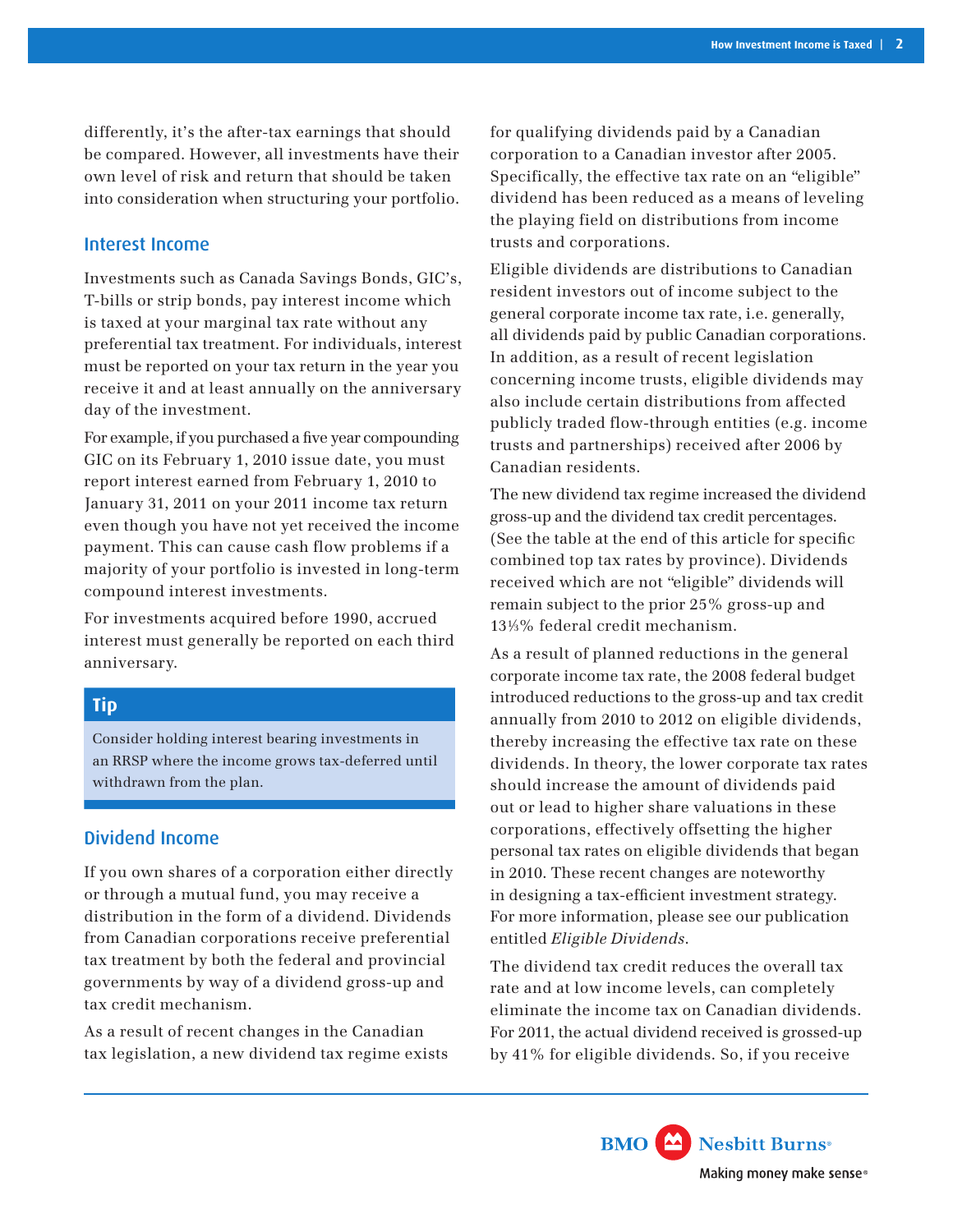a \$100 eligible dividend, you will include \$141 on your tax return and will receive a dividend tax credit that will reduce the actual income tax you pay on that dividend.

### **Tip**

Where appropriate, consider including Canadian preferred shares as part of your income portfolio for an income stream that is taxed at a lower marginal rate than interest.

# **Federal Tax Payable on Canadian Eligible Dividends – 2011**

| <b>Tax Rate</b>                                                     | 15%     | 22%     | 26%     | 29%     |  |  |
|---------------------------------------------------------------------|---------|---------|---------|---------|--|--|
| Dividend                                                            | \$100   | \$100   | \$100   | \$100   |  |  |
| Gross-Up                                                            | \$41    | \$41    | \$41    | \$41    |  |  |
| Taxable<br>Dividend                                                 | \$141   | \$141   | \$141   | \$141   |  |  |
| <b>Federal Tax</b>                                                  | \$21.15 | \$31.02 | \$36.66 | \$40.89 |  |  |
| Less:                                                               |         |         |         |         |  |  |
| Dividend<br><b>Tax Credit</b>                                       | \$23.17 | \$23.17 | \$23.17 | \$23.17 |  |  |
| <b>Net</b><br><b>Federal Tax</b>                                    | \$ nil  | \$7.85  | \$13.49 | \$17.72 |  |  |
| Note: Excludes potential impact of federal Alternative Minimum Tax. |         |         |         |         |  |  |

# Interest Income vs. Eligible Dividend Income

You may want to earn dividend income because of the preferential tax treatment provided by eligible dividend income. The following table provides the 2011 top marginal tax rates by province and the 'multiplier' which equates interest income to eligible dividend income. The top rates apply to taxable incomes over \$128,800 (\$150,000 in Nova Scotia).

The 'multiplier' column calculates the additional amount of interest income that would have to be earned by an individual resident in each province (who is subject to tax at the top marginal rates for 2011) to equate this after-tax interest income to the amount of after-tax income retained from earning an eligible dividend.

For example, in 2011 for an individual resident in PEI, eligible dividends are taxed at an effective top marginal rate of 27.33% whereas interest is taxed at the top individual rate of 47.37%. Accordingly, a PEI investor would have to earn approximately \$1.3808 of interest for each \$1 of eligible dividends to be in the same after-tax position, as follows:

- $\cdot$  \$1,380.80 interest income x .4737 = \$654.08 tax which leaves \$726.70 after tax (ie. \$1,380.80 – \$654.08)
- \$1,000 eligible dividends x .2733 = \$273.30 tax which leaves \$726.70 after tax (ie. \$1,000 – \$273.30)

### **Interest Income vs. Eligible Dividend Income**

|                              | <b>Top Marginal Tax Rates</b>                        |                                    |                   |  |  |
|------------------------------|------------------------------------------------------|------------------------------------|-------------------|--|--|
| Province                     | <b>Interest</b><br>& Ordinary<br>Income <sup>*</sup> | Eligible<br>Canadian<br>Dividends* | <b>Multiplier</b> |  |  |
| Alberta                      | 39.00%                                               | 17.72%                             | 1.3489            |  |  |
| British Columbia             | 43.70%                                               | 23.91%                             | 1.3515            |  |  |
| Manitoba                     | $46.40\%$                                            | $26.74\%$                          | 1.3668            |  |  |
| New Brunswick                | 43.30%                                               | 20.96%                             | 1.3940            |  |  |
| Newfoundland<br>and Labrador | 42.30%                                               | $20.96\%$                          | 1.3698            |  |  |
| Nova Scotia                  | 50.00%                                               | 34.85%                             | 1.3030            |  |  |
| Ontario                      | 46.41%                                               | 28.19%                             | 1.3400            |  |  |
| Prince Edward<br>Island      | 47.37%                                               | 27.33%                             | 1.3808            |  |  |
| Ouebec                       | 48.22%                                               | 31.85%                             | 1.3161            |  |  |
| Saskatchewan                 | 44.00%                                               | 23.36%                             | 1.3686            |  |  |
| * As of May 31, 2011         |                                                      |                                    |                   |  |  |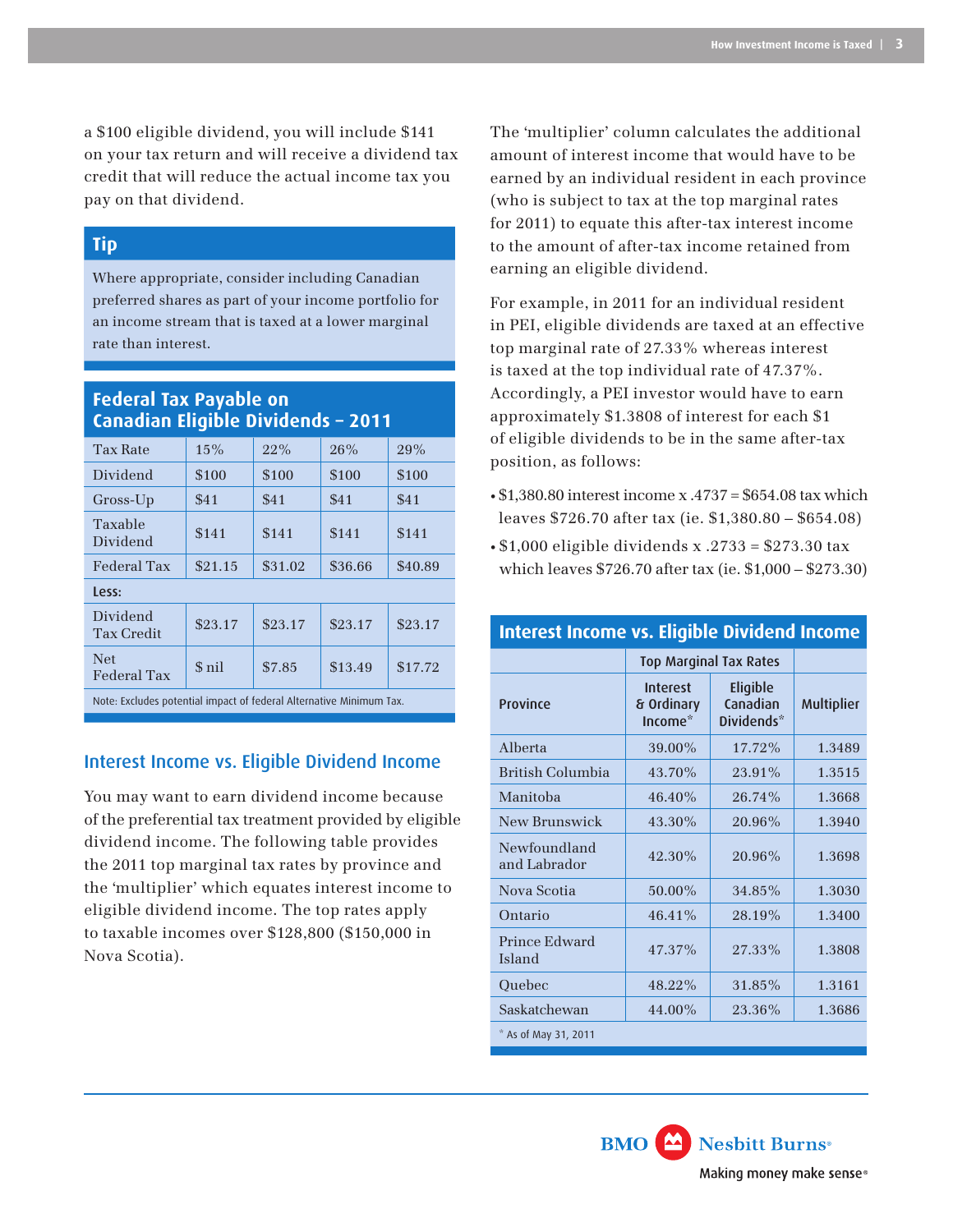### Stock Dividends

Not all dividends are received in the form of cash. Occasionally, corporations may choose to issue a stock dividend rather than a cash dividend. A stock dividend from a Canadian corporation is taxed as an ordinary dividend and is eligible for either dividend tax regime outlined above. The cost base for the shares received is the actual amount of the dividend, not the grossedup amount. A stock dividend is not the same as a stock split which is not taxable. In a stock split you have proportionately more shares but your total cost base does not change.

### Foreign Dividends

If you receive a dividend from a foreign corporation, it is not eligible for any dividend tax credit. The actual amount of dividends received must be converted to Canadian dollars and included in your income tax return when received. The income tax rate applicable on foreign dividends is the same as your marginal rate for interest income. If foreign income tax has been withheld from your dividend payment, you should include the gross amount of the dividend in your tax return and claim a foreign tax credit for the taxes withheld. The foreign tax credit will reduce the Canadian income taxes owing on the foreign dividend but is generally limited to the lesser of: 15% of the foreign income and the amount of Canadian tax otherwise payable on the foreign income.

The foreign tax paid that is not allowed as a tax credit may be deductible from income. If the actual tax withheld is more than the rate agreed to in the treaty, the taxpayer should contact the withholding country for a possible recovery of the excess withholding tax.

# Capital Gains

Investments such as common shares of a corporation may increase or decrease in value over time. When shares are sold for more than the adjusted cost based (ACB) the difference is considered a capital gain. When shares are sold for less than the ACB, there is a capital loss. The ACB is generally the amount you paid for the investment including related costs such as commissions. The ACB of a particular investment is calculated as an average cost of all purchases. A capital gain is very different from other investment income because you must dispose (or be deemed to have disposed of) the investment in order to realize a capital gain or loss. Exceptions to this rule include mutual fund and income trust investments where the taxable capital gains realized by the funds are allocated to the unitholders at year-end and income tax is paid by each investor even if the investor has not sold any units. Since October 2000, only 50% of capital gains are included in income making this type of return very attractive.

In addition, capital gains realized on certain investments (eg. qualified small business corporation shares) may be offset by a lifetime capital gains exemption of up to \$750,000.

# Capital Gains Dividend

A capital gains dividend that is paid by a mutual fund is taxed as a capital gain and not as a dividend. Rather than a gross-up and dividend tax credit, a capital gains dividend is included in income at the applicable capital gains inclusion rate (currently 50%).

#### Capital Loss

If you sell an investment for less than the ACB you will incur a capital loss. A capital loss is deductible only against capital gains. If there are more losses than gains in a particular year the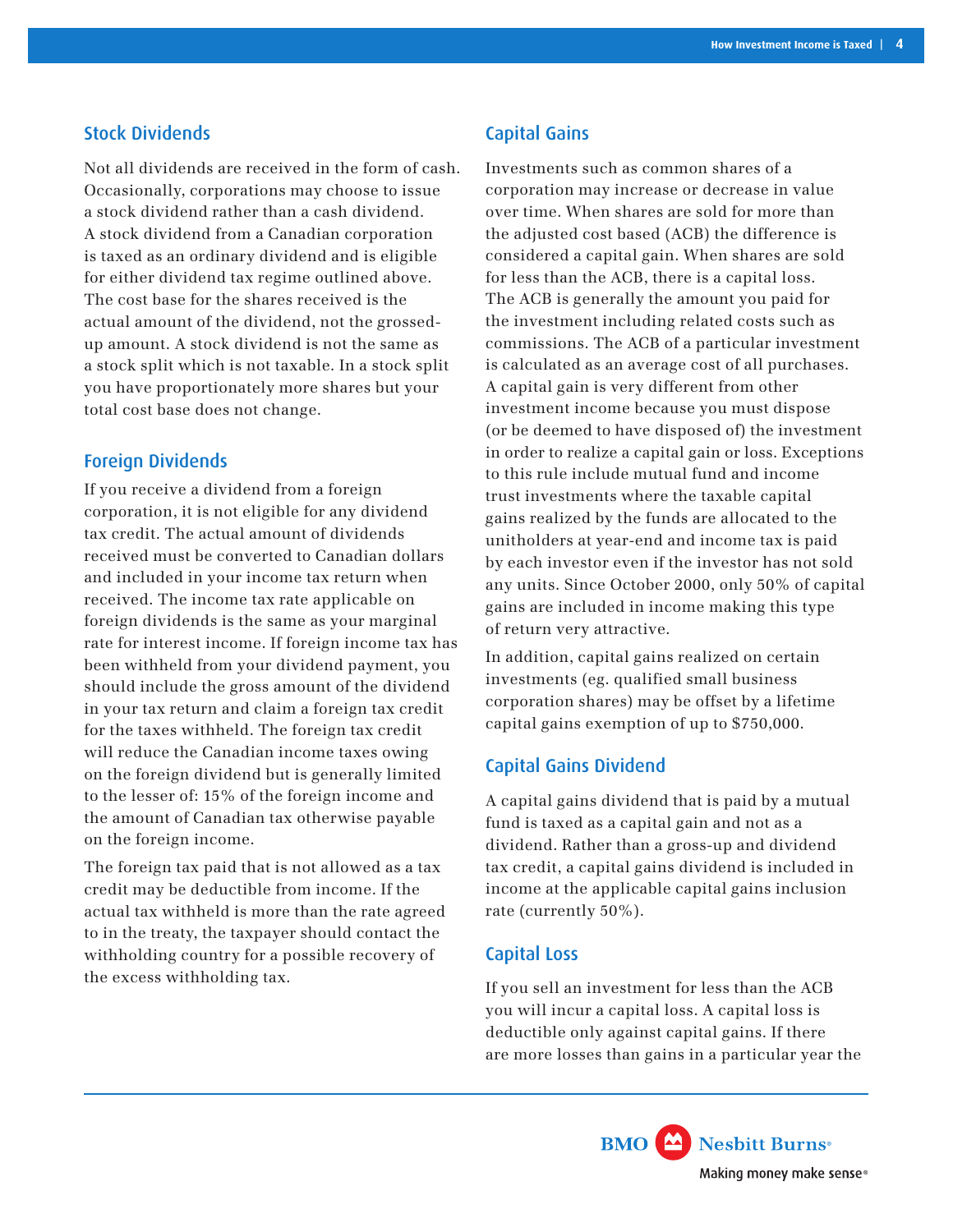net loss may be carried back up to three tax years to reduce net capital gains reported previously. This may result in a refund of taxes already paid. Alternatively, a capital loss may be carried forward indefinitely to offset future capital gains. For additional information on capital losses ask your Investment Advisor for our article titled *Understanding Capital Losses*.

# Capital Gain/Loss on Foreign Investments

When a Canadian resident sells a foreign investment, the sale must be reported on his or her Canadian income tax return in Canadian dollars even if the proceeds from the sale remain in the foreign currency. The net return will be a combination of the actual return on the investment and the gain or loss in the exchange rate. The fluctuation of the exchange rate will impact the net capital gain or loss on the sale and can either increase a capital gain or turn a profitable investment into a net loss. A capital gain or loss on a foreign investment is taxed in the same manner as a gain or loss on a Canadian investment (i.e. 50% inclusion rate for capital gains).

# Interest/Dividend/Capital Gain Comparison

Because each type of investment income is taxed differently, it is important to look at the after tax rate of return and not only the stated interest rate, yield or projected growth rate. As a result of the enhanced dividend tax credit, the marginal tax rate on eligible dividends is now comparable to the rate on capital gains, both of which are lower than that of interest income. The following table illustrates the approximate rate of return, by province, for eligible dividends and capital gains that will result in the same after-tax return as an investment that pays interest income at five per cent.

| Equivalent aross ricias by Frovince                            |                                                     |                                           |                               |  |  |
|----------------------------------------------------------------|-----------------------------------------------------|-------------------------------------------|-------------------------------|--|--|
| Province                                                       | <b>Interest</b><br>at 5% after<br><b>Tax Return</b> | Equivalent<br>Eligible<br><b>Dividend</b> | Equivalent<br>Capital<br>Gain |  |  |
| B.C.                                                           | 2.82%                                               | 3.71%                                     | $3.61\%$                      |  |  |
| Alberta                                                        | $3.05\%$                                            | 3.71%                                     | 3.79%                         |  |  |
| Saskatchewan                                                   | 2.80%                                               | $3.65\%$                                  | 3.59%                         |  |  |
| Manitoba                                                       | 2.68%                                               | 3.66%                                     | 3.49%                         |  |  |
| Ontario                                                        | 2.68%                                               | 3.73%                                     | 3.49%                         |  |  |
| Ouebec                                                         | 2.59%                                               | 3.80%                                     | 3.41%                         |  |  |
| New Brunswick                                                  | $2.84\%$                                            | 3.59%                                     | 3.62%                         |  |  |
| Nova Scotia                                                    | $2.50\%$                                            | $3.84\%$                                  | 3.33%                         |  |  |
| P.E.I.                                                         | 2.63%                                               | $3.62\%$                                  | 3.45%                         |  |  |
| Newfoundland                                                   | 2.89%                                               | 3.66%                                     | $3.67\%$                      |  |  |
| * Based on top marginal tax rates for 2011 as of May 31, 2011. |                                                     |                                           |                               |  |  |

**Equivalent Gross Yields by Province\***

# Return of Capital

Income trusts may pay a distribution to an investor (called a unitholder) that is referred to as a return of capital. This term can be misleading because it is a tax concept and not necessarily the actual return of one's capital. For tax purposes, a unitholder is only required to include in income their portion of the trust's taxable income. A distribution in excess of the trust's taxable income is called a return of capital and is not considered taxable income.

A return of capital usually arises when the trust is able to claim a tax deduction, such as capital cost allowance (CCA) that reduces the trust's taxable income without affecting the cash available for distribution to unitholders.

In addition to income trusts, many mutual funds designed to provide tax-efficient income may also pay distributions in the form of return of capital.

> **BMO** Nesbitt Burns<sup>®</sup> Making money make sense®